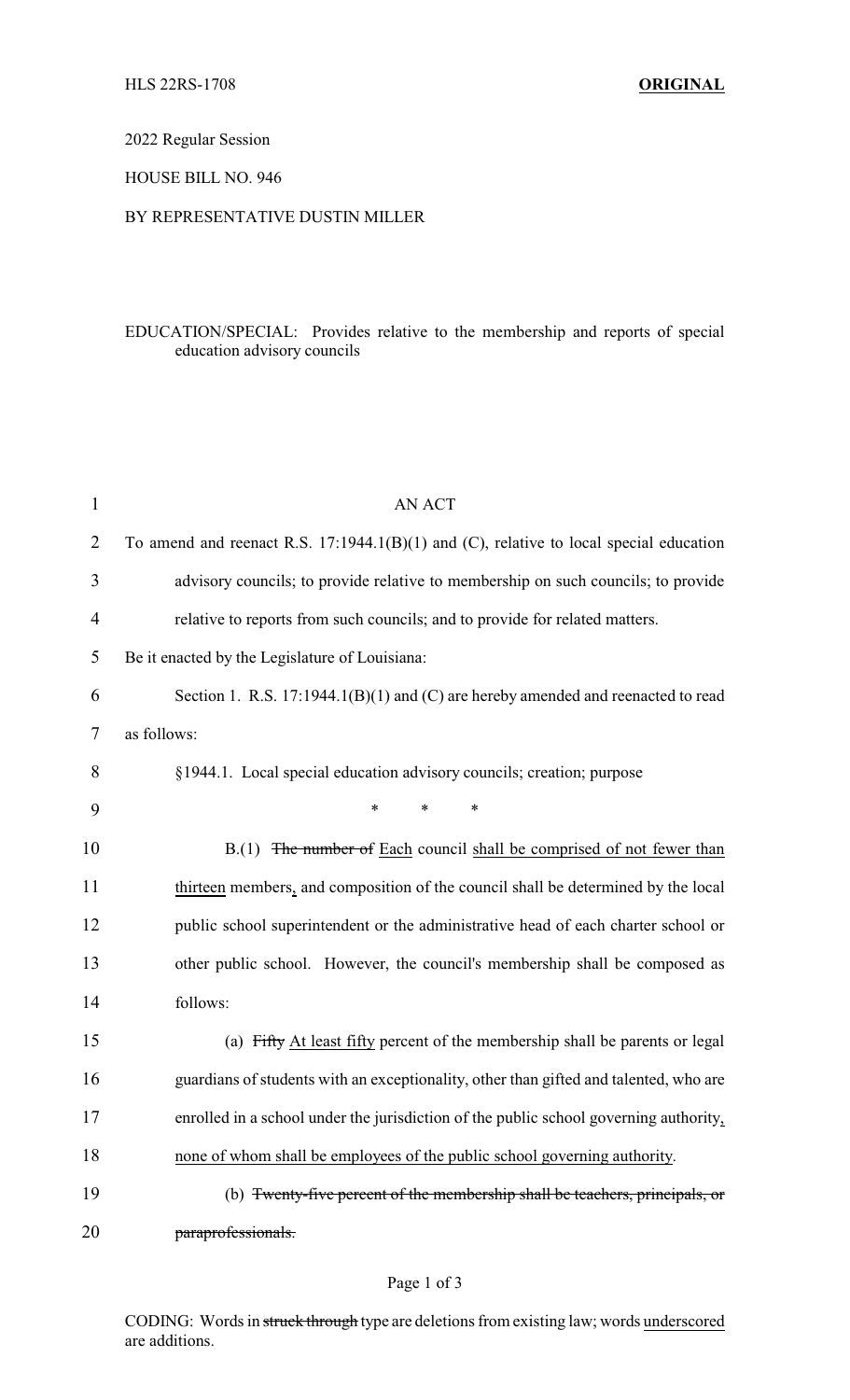| $\mathbf{1}$   | (c) Twenty-five At least ten percent of the membership shall be other special           |
|----------------|-----------------------------------------------------------------------------------------|
| $\overline{2}$ | education stakeholders other than those provided for by Subparagraphs (a) and (c)       |
| 3              | of this Paragraph.                                                                      |
| 4              | A teacher, principal, or paraprofessional shall be appointed to any<br>(c)              |
| 5              | position on a council that is not filled by a person specified in Subparagraph (a) or   |
| 6              | (b) of this Paragraph.                                                                  |
| 7              | *<br>$\ast$<br>$\ast$                                                                   |
| 8              | C. Each special education advisory council shall meet at least three times a            |
| 9              | year and shall submit a written report to the local public school superintendent or the |
| 10             | administrative head of the charter school or other public school and the Louisiana      |
| 11             | Special Education Advisory Panel in May of each year regarding its activities. The      |
| 12             | local public school superintendent or the administrative head of the charter school     |
| 13             | or other public school shall ensure that the report is posted on the district's or the  |
| 14             | school's website, and all such reports shall be submitted to the state Department of    |
| 15             | Education and published on its website.                                                 |
| 16             | *<br>*<br>∗                                                                             |
|                |                                                                                         |

## DIGEST

The digest printed below was prepared by House Legislative Services. It constitutes no part of the legislative instrument. The keyword, one-liner, abstract, and digest do not constitute part of the law or proof or indicia of legislative intent. [R.S. 1:13(B) and 24:177(E)]

| HB 946 Original | 2022 Regular Session | Dustin Miller |
|-----------------|----------------------|---------------|
|                 |                      |               |

**Abstract:** Provides relative to membership on and reports produced by local special education advisory councils, which advise public schools regarding special education.

Present law requires each local public school superintendent and the administrative head of each charter school or other public school to create a special education advisory council to provide advice and feedback regarding special education policies, procedures, and resources. Provides that such a council shall also engage in outreach activities to increase the level of knowledge, support, and collaboration with respect to special education.

Present law provides that the number of council members is determined by the authority creating the council. Proposed law retains present law except to require that each local council consist of not fewer than 13 members.